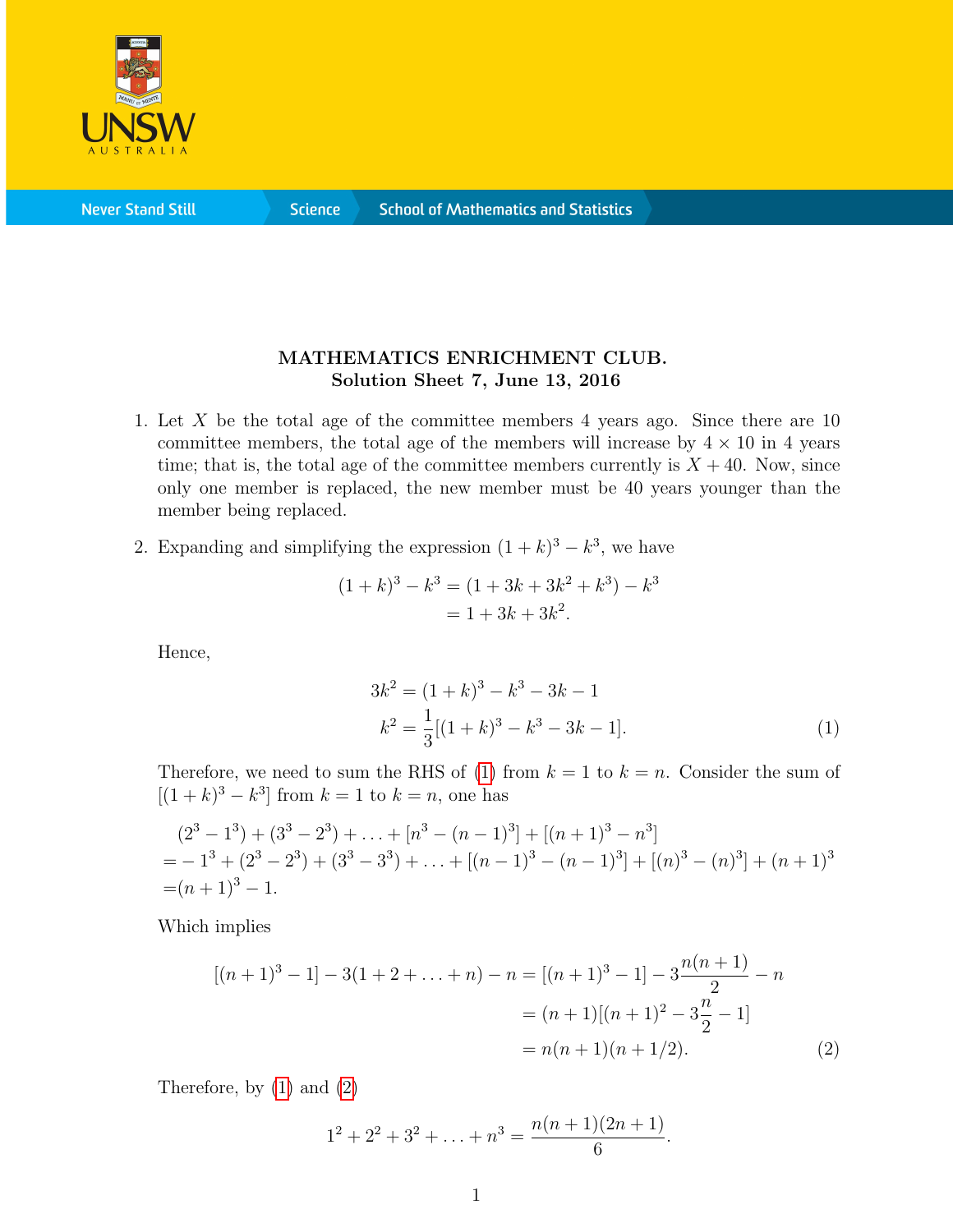- 3. We reduce 21 to prime factors,  $21 = 3 \times 7$ . Since  $7 > 3$  the problem reduces to finding the higher power of 7 in 25!. The only factors of 7 come from 7, 14, 21, which have one factor of 7 each. Therefore, the greatest power of 21 which divides 25! is 3.
- 4. Rectangle.
- 5. By the definition of perfect squares, we want to find integers  $n$  such that

$$
n^2 - 3n - 126 = K^2
$$

where  $K \geq 0$  is an integer. We subtract  $K^2$  from both sides and use the quadratic equation. This gives us the solutions

<span id="page-1-1"></span>
$$
n = \frac{3 \pm \sqrt{513 + 4K^2}}{2}.
$$
\n(3)

Since *n* is an integer,  $\sqrt{513 + 4K^2}$  must be an odd integer; that is,  $513 + 4K^2 = M^2$ , where  $M > 0$  is an odd integer. Rearranging and applying the difference of 2 squares. we get

<span id="page-1-0"></span>
$$
(M + 2K)(M - 2K) = 513.
$$
 (4)

To solve the above [\(4\)](#page-1-0), we note that  $(M + 2K)$  and  $(M - 2K)$  are integers, and  $513 = 3<sup>3</sup> \times 19$ . Therefore, to solve for K we can try every possible pair of integers, each containing factors of only 3 or 19, such that their product is 513. For example, for the integer combination 3, 171 gives us the simultaneous equation

$$
M + 2K = 171, \qquad M - 2K = 3
$$

which has solution  $M = 87, K = 42$ . Substituting this into equation [\(3\)](#page-1-1) gives  $n =$  $-42, 45$ . For the integer combination  $9 \times 57$ , we get  $M = 33, K = 12$  and  $n = -15, 18$ . For the combination  $19 \times 27$  we get  $M = 23, K = 2$  and  $n = -10, 13$ . Finally the integer combination  $1 \times 513$  gives us  $M = 257, K = 128$  and  $n = -127, 130$ . So finally, we have solutions  $n = -127, -42, -15, -10, 13, 18, 45, 130.$ 

- 6. (a) Consider a  $m \times n$  rectangle where  $1 \leq m \leq 6$  and  $1 \leq n \leq 7$  and  $m, n$  integers. It is clear that we can fit  $(6 - m + 1)(7 - n + 1)$  of the  $m \times n$  rectangles in a  $6 \times 7$ rectangle. To find the total number of rectangles of integer side lengths, we need to sum over all m, n. This is given by  $(1+2+\ldots+6)(1+2+\ldots+7) = 21*28 = 588$ .
	- (b) Consider a  $m \times m$  square where  $1 \leq m \leq 6$  and m integer. We can fit  $(6 m +$  $1(7-m+1)$  of the  $m \times m$  square into a  $6 \times 7$  rectangle. Summing for  $m = 1, \ldots, 6$ we get  $1 * 2 + 2 * 3 + \ldots + 6 * 7 = 112$ .

## Senior Questions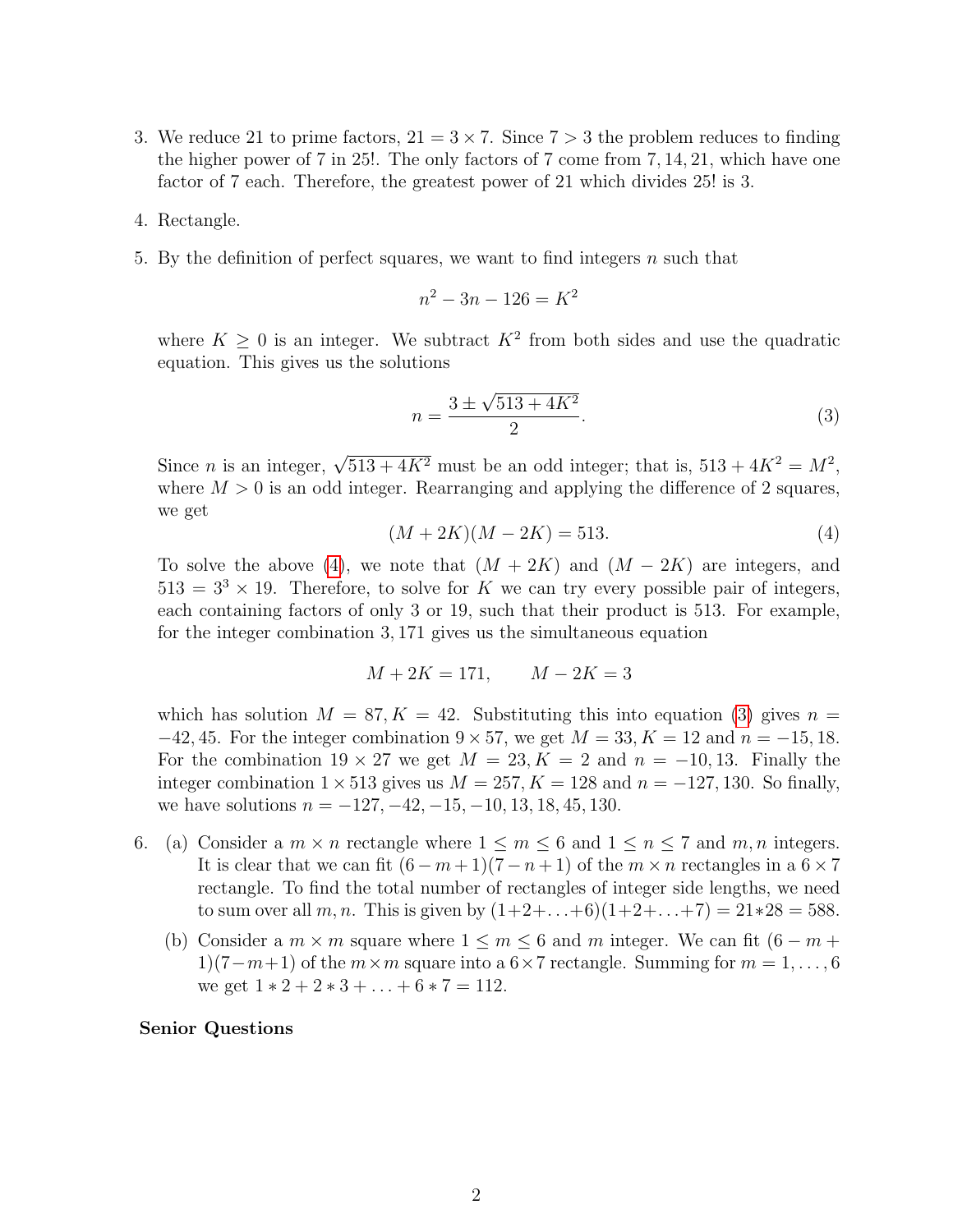1. We can manipulate the summation as follows

$$
\sum_{k=1}^{28} a_k = \sum_{k=4}^{30} a_k + a_1 + a_2 + a_3 - a_{29} - a_{30}
$$
  
= 
$$
\sum_{k=4}^{30} a_{k-1} + a_{k-1} + a_{k-3} + a_1 + a_2 + a_3 - a_{29} - a_{30}
$$
  
= 
$$
\sum_{k=3}^{29} a_k + \sum_{k=2}^{28} a_k + \sum_{k=1}^{27} a_k + a_1 + a_2 + a_3 - a_{29} - a_{30}
$$
  
= 
$$
3 \sum_{k=1}^{28} a_k - a_1 - a_2 + a_{29} - a_1 - a_{28} + a_1 + a_2 + a_3 - a_{29} - a_{30}
$$
  
= 
$$
3 \sum_{k=1}^{28} a_k - a_{28} - a_{30},
$$

where the last equality is due to the fact that  $a_1 = a_2 = a_3$ . Therefore, by rearrange the above displayed equation

$$
\sum_{k=1}^{28} a_k = \frac{1}{2}(a_{30} + a_{28}) = 13346839.
$$

Note that there is an error in the question:  $a_{28} > a_{29} < a_{30}$  which doesn't really make sense for this sequence!

2. First we solve for x. For  $n > 10$ , the number n! contain the factors 2,5 and 10, and therefore always has 00 as its last 2 digits. Hence, the last 2 digits of  $\sum_{n=0}^{100} n!$  are equal to the last 2 digits of  $\sum_{n=0}^{10} n!$ , which is 14. Therefore,  $x = 14$ .

Now, to find the last 2 digits of  $\sum_{m=0}^{100} m^{14}$ , is the same as solving for  $\sum_{m=0}^{100} m^{14}$  $\bmod$   $100$  (see <code>[https://en.wikipedia.org/wiki/Modular\\_arithmetic](https://en.wikipedia.org/wiki/Modular_arithmetic)</code>). Let  $m$  =  $(10b + r)$ . We apply binomial theorem to  $(10b + r)^{14}$ , and note that first 12 terms of the binomial expansion is equal to 0 mod 100, so that

$$
\sum_{m=0}^{100} m^{14} = \sum_{b,r=0}^{9} (10b+r)^{14} \mod 100
$$
  
= 
$$
\sum_{b,r=0}^{9} 140br^{13} + r^{14} \mod 100
$$
  
= 
$$
\sum_{r=0}^{9} 45 \times 140r^{13} + 10 \times r^{14} \mod 100
$$
  
= 
$$
\sum_{r=0}^{9} 10r^{14} \mod 100.
$$

Thus, the last digit of  $\sum_{m=0}^{100} m^{14}$  is always 0. Therefore, we just need to find the second last digit of  $\sum_{m=0}^{100} m_1^{14}$ , which is equal to the last digit of  $\sum_{m=0}^{9} r^{14}$ . To find